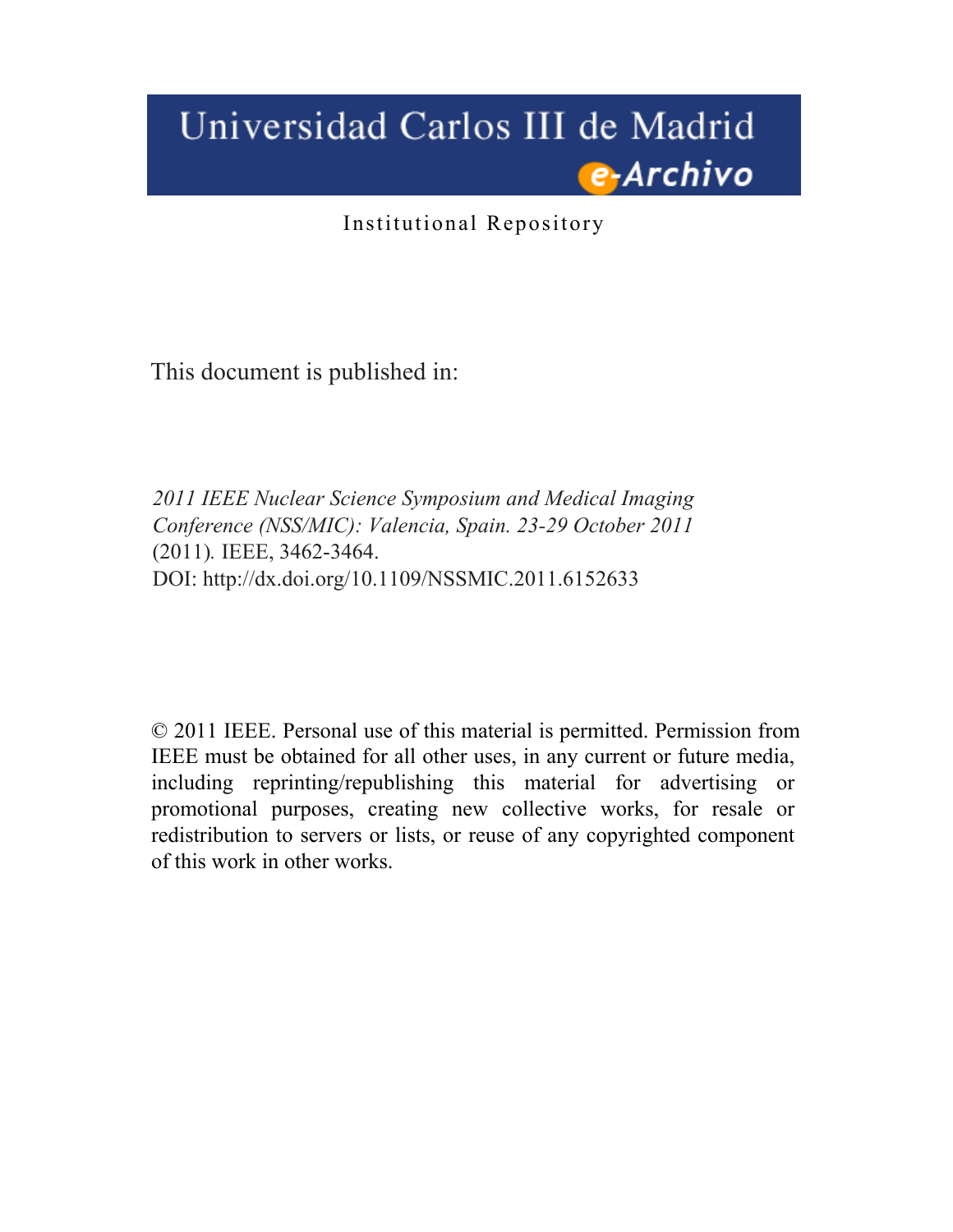# High-Resolution Dynamic Cardiac MRI on Small Animals using Reconstruction based on Split Bregman Methodology

P. Montesinos, J. F. Pérez-Juste Abascal, J. Chamorro, C. Chavarrías, M. Benito, J.J. Vaquero, Member, IEEE, and M. Desco

Abstract-Dynamic cardiac magnetic resonance imaging in small animals is an important tool in the study of cardiovascular diseases. The reduction of the long acquisition times required for cardiovascular applications is crucial to achieve good spatiotemporal resolution and signal-to-noise ratio. Nowadays there are many acceleration techniques which can reduce acquisition time, including compressed sensing technique. Compressed sensing allows image reconstruction from undersampled data, by means of a non linear reconstruction which minimizes the total variation of the image. The recently appeared Split Bregman methodology has proved to be more computationally efficient to solve this problem than classic optimization methods. In the case of dynamic magnetic resonance imaging, compressed sensing can exploit time sparsity by the minimization of total variation across both space and time. In this work, we propose and validate the Split Bregman method to minimize spatial and time total variation, and apply this method to accelerate cardiac cine acquisitions in rats. We found that applying a quasi-random variable density pattern along the phaseencoding direction, accelerations up to a factor 5 are possible with low error. In the future, we expect to obtain higher accelerations using spatiotemporal undersampling.

# I. INTRODUCTION

A CQUISITION time required to obtain images with good spatiotemporal resolution and signal-to-noise ratio in cardiovascular applications is prohibitively long.

This work is supported in part by Ministerio de Ciencia e Innovacion (Red RECA VA), Comunidad de Madrid and Fondos FEDER (ARTEMIS project S2009DPI 1802).

P. Montesinos is with the Departamento de Bioingenieria e Ingenieria Aeroespacial, Universidad Carlos III de Madrid, Spain (e mail: pmontesinos@hggm.es).

1. F. Perez Juste Abascal is with the Departamento de Bioingenieria e Ingenieria Aeroespacial, Universidad Carlos III de Madrid, Spain (e mail: jabascal@hggm.es).

1. Chamorro is with the Departamento de Bioingenieria e Ingenieria Aeroespacial, Universidad Carlos III de Madrid, Spain (e mail: jchamorro@hggm.es).

C. Chavarrias is with the Unidad de Medicina y Cirugia Experimental, Hospital General Universitario Gregorio Marañón, Madrid, Spain (e mail: cchavarrias@hggm.es).

M. Benito is with the Unidad de Medicina y Cirugia Experimental, Hospital General Universitario Gregorio Marañón, Madrid, Spain (e mail: mbenito@hggm.es).

1. J. Vaquero is with the Departamento de Bioingenieria e Ingenieria Aeroespacial, Universidad Carlos III de Madrid, Spain (e mail: juanjose. vaquero@uc3m.es).

M. Desco is with the Unidad de Medicina y Cirugia Experimental, Hospital General Universitario Gregorio Marañón, Madrid, Spain and the Departamento de Bioingenieria e Ingenieria Aeroespacial, Universidad Carlos III de Madrid, Spain (e mail: manuel.desco@uc3m.es).

Thus there is a great interest in acceleration techniques, which has promoted the apparition of a great amount of new accelerating methods in the last few years, including compressed sensing techniques [1]-[7].

Compressed sensing allows exact reconstruction from randomly undersampled data by a suitable nonlinear approach, with the only assumption that the image is sparse in the pixel representation or in a certain transform domain [8]. The quality of the reconstruction depends on two issues: the type of data undersampling and the degree of sparsity of the image in a certain transform domain [9]-[11].

While only some images are directly sparse in the image domain, as is the case of angiography, most of them are sparse in the gradient domain. To make an image sparse in this domain, it is necessary to minimize the Ll norm of the gradient of the image, what is call total variation (TV). In the particular case of dynamic images, compressed sensing can exploit sparsity by the minimization of total variation in space and time.

Among the great variety of existent reconstruction algorithms, Split Bregman method [12], [13] and similar methods [14] solve the constrained optimization problem in a more efficient computationally way than other classic optimization methods.

In this work we extend the Split Bregman formulation to the minimization of the total variation in both space and time and we study the feasibility of applying this method to cardiac cine studies on rats. In order to achieve this, several simulations were performed over a complete cardiac cine dataset acquired with retrospective gating [16]. This cine technique is very useful to assess cardiac function, to evaluate heart motility and to quantify the ejection fraction in small animals.

#### II. METHODS

# A. Image Reconstruction

The image reconstruction problem is solved based on a constrained optimization approach described by [8]

$$
\min_{u} \|u\|_{1} + \|\nabla u\|_{1} + \|D_{\mu}u\|_{1} \text{ such that } Fu = f,
$$
 (1)

where  $\nabla = (D_x, D_y)$  is the gradient, and  $D_x$ ,  $D_y$  and  $D_t$  are the spatial and time derivatives respectively, and  $\|\cdot\|$  is the L1 norm,  $\|\nabla u\|$  is the spatial total variation, and  $\|D_u\|$  is the time total variation.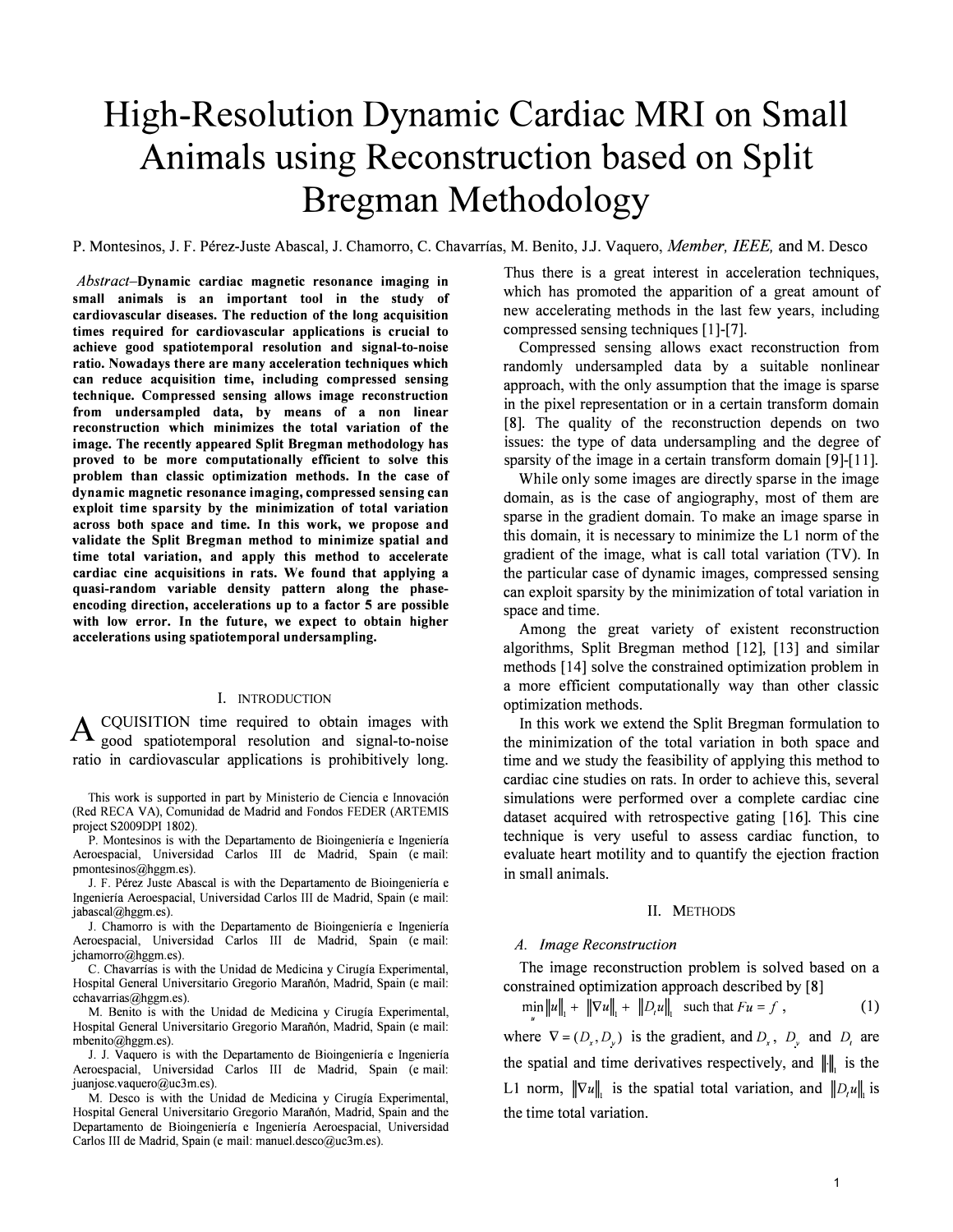This can be easy and efficiently solved using the Split Bregman formulation that defines an equivalent problem

$$
\min_{d_x, d_y, d_t, u} \| (d_x, d_y) \|_{1} + \| d_t \|_{1} + \frac{\mu}{2} \| Fu - f^k \|_{2}^{2}
$$
\n
$$
+ \frac{\lambda}{2} \| d_x - D_x u - b_x^k \|_{2}^{2} + \frac{\lambda}{2} \| d_y - D_y u - b_y^k \|_{2}^{2}
$$
\n
$$
+ \frac{\lambda}{2} \| d_t - D_t u - b_t^k \|_{2}^{2},
$$
\n(2)

where each  $b_i$  represents the Bregman iteration that imposes a constraint, and the new variables,  $d_i$ , allow decoupling  $L2$  and  $L1$  functionals  $[13,17]$ .

# B. Data Sets

Cardiac cine of a healthy rat was acquired using a 7T Bruker Biospec 70/20 scanner with a linear coil resonator for transmission and a dedicated cardiac phased array coil for reception.

The original fully sampled cartesian data were acquired with an IntraGate FLASH sequence [16] with the following parameters: TE = 2.43 ms, TR = 8 ms, number of total repetitions = 200, number of frames = 8, matrix size = 192x192, FOV = 4.8 cm x 4.8 cm, slice thickness = 1.2 mm with a total acquisition time of 5 min 7s.

All the reconstructions were performed separately for each element of the phased array, and then combined with a sum of squares.

### C. Sampling Patterns

For this application, acquisition time depends directly on the number of acquired phase-encoding lines, so undersampled data were obtained by quasi-randomly removing phase-encoding lines from the original data.

The undersampling patterns were created based on a variable probability density function which maintains a fix percentage of data around the center of the k-space and gives more probability of being preserve to lines according to its distance to the k-space center, where is stored most part of the image information (Fig. 1).



Fig. I. Undersampling pattern generated from a probability density function. Black lines represent eliminated phased encoding lines from the original complete data.

To validate the proposed method and to determine the highest acceleration factor achievable for this application we performed reconstructions of undersampled data maintaining from 10% up to 40% of the original data in 5% steps.

# D. Evaluation of the reconstructed images

Besides visual inspection of reconstructed images, mean squared error (MSE) was calculated over a defined region of interest around the heart.

# III. RESULTS

In Fig. 2 mean squared error obtained for the different cine frames as a function of the percentage of preserved data is shown.



Fig. 2. Mean squared error for each frame as a function of the quantity of preserved data.

In Fig. 3 different reconstructed images are compared. A) Fully sampled data reconstructed by Fourier transform. B) Undersampled data (20% of the original data), reconstructed with the proposed Split Bregman method. C) Undersampled data (35% of the original data), reconstructed with Split Bregman. D) Undersampled data (35% of the original data), reconstructed by zero filling and Fourier transform.



Fig. 3. A) Fully sampled image. B) Split Bregman reconstruction of undersampled data (20%). C) Split Bregman reconstruction of undersampled data (35%). D) Zero filling reconstruction of undersampled data (35%).